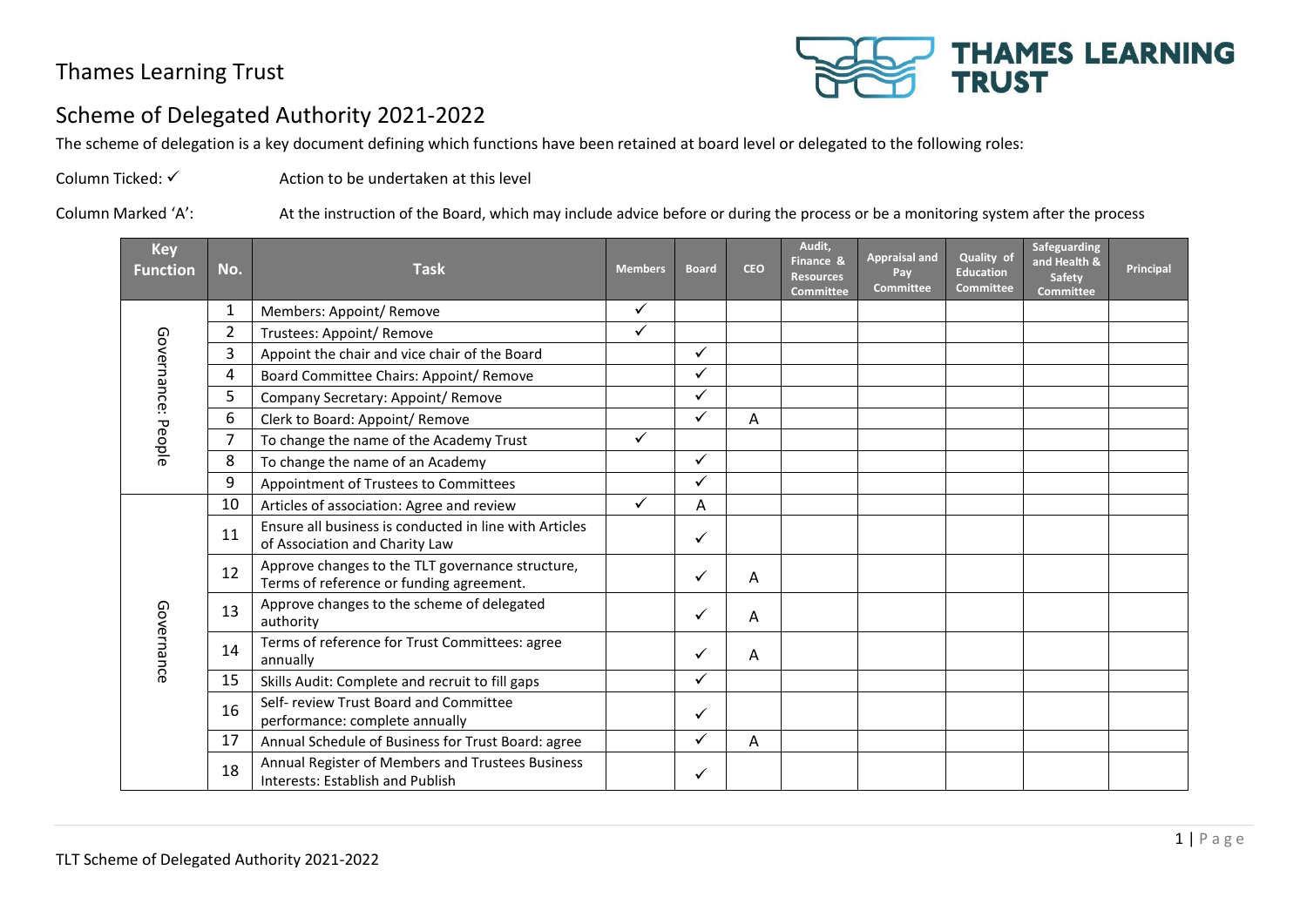

| <b>Key</b><br><b>Function</b> | No. | <b>Task</b>                                                                                                                                                    | <b>Members</b> | <b>Board</b> | <b>CEO</b>   | Audit,<br>Finance &<br><b>Resources</b><br><b>Committee</b> | <b>Appraisal and</b><br>Pay<br><b>Committee</b> | Quality of<br><b>Education</b><br><b>Committee</b> | Safeguarding<br>and Health &<br>Safety<br><b>Committee</b> | Principal |
|-------------------------------|-----|----------------------------------------------------------------------------------------------------------------------------------------------------------------|----------------|--------------|--------------|-------------------------------------------------------------|-------------------------------------------------|----------------------------------------------------|------------------------------------------------------------|-----------|
|                               | 19  | Appointment of Chief Executive Officer                                                                                                                         |                | ✓            |              |                                                             |                                                 |                                                    |                                                            |           |
|                               | 20  | Appoint Internal Auditors (Internal Scrutiny)                                                                                                                  |                | $\checkmark$ |              | A                                                           |                                                 |                                                    |                                                            |           |
|                               | 21  | <b>Appoint External Auditors</b>                                                                                                                               | ✓              |              |              | Α                                                           |                                                 |                                                    |                                                            |           |
|                               | 22  | Adopt annual report and accounts, signed<br>statement on regularity, propriety and compliance,<br>incorporating governance statement: submit to<br><b>ESFA</b> |                | $\checkmark$ | A            | A                                                           |                                                 |                                                    |                                                            |           |
|                               | 23  | Expansion of the Trust                                                                                                                                         |                | ✓            | Α            |                                                             |                                                 |                                                    |                                                            |           |
|                               | 24  | Central spend/ management charge: agree                                                                                                                        |                | $\checkmark$ |              | A                                                           |                                                 |                                                    |                                                            |           |
| Governance                    | 25  | Management of risk; establish register, review and<br>monitor Trust                                                                                            |                | $\checkmark$ | A            | Α                                                           | A                                               | Α                                                  | A                                                          |           |
|                               | 26  | Trust's vision and strategy, agreeing KPIs.                                                                                                                    |                | $\checkmark$ | A            | Α                                                           | A                                               | A                                                  | Α                                                          |           |
|                               | 27  | Academy's vision and strategy, agreeing KPIs.                                                                                                                  |                |              | $\checkmark$ | A                                                           |                                                 | A                                                  | Α                                                          | A         |
|                               | 28  | Recommend academy's staffing structure: within<br>allocated base budget agree                                                                                  |                |              | Α            | A                                                           |                                                 |                                                    |                                                            |           |
|                               | 29  | Appraisal and performance management of the CEO                                                                                                                |                |              |              |                                                             | $\checkmark$                                    |                                                    |                                                            |           |
|                               | 30  | Appraisal and performance management of the<br>Principals                                                                                                      |                |              | ✓            |                                                             | A                                               |                                                    |                                                            |           |
|                               | 31  | Approve Trust and Academy budget plans for the<br>financial year                                                                                               |                | $\checkmark$ | A            | A                                                           |                                                 |                                                    |                                                            |           |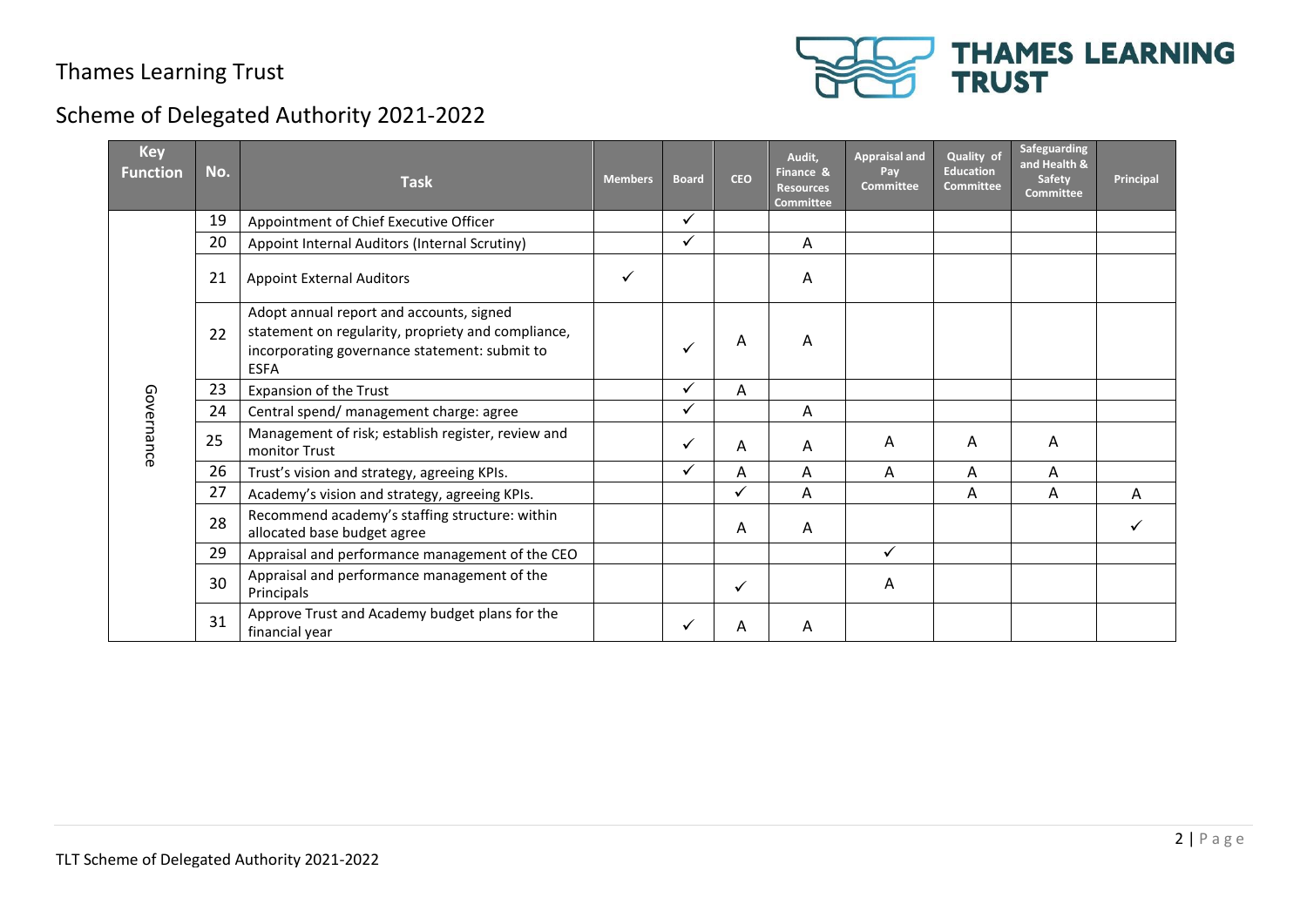

| <b>Key</b><br><b>Function</b> | No. | <b>Task</b>                                                                                                                         | <b>Members</b> | <b>Board</b> | <b>CEO</b>   | Audit,<br>Finance &<br><b>Resources</b><br><b>Committee</b> | <b>Appraisal and</b><br>Pay<br><b>Committee</b> | Quality of<br><b>Education</b><br><b>Committee</b> | Safeguarding<br>and Health &<br>Safety<br><b>Committee</b> | Principal |
|-------------------------------|-----|-------------------------------------------------------------------------------------------------------------------------------------|----------------|--------------|--------------|-------------------------------------------------------------|-------------------------------------------------|----------------------------------------------------|------------------------------------------------------------|-----------|
|                               | 32  | CEO pay award: agree                                                                                                                |                |              |              | A                                                           | $\checkmark$                                    |                                                    |                                                            |           |
|                               | 33  | Principals' pay award: agree                                                                                                        |                |              | ✓            | Α                                                           | Α                                               |                                                    |                                                            |           |
|                               | 34  | Monitor Trust and Academy budgets                                                                                                   |                |              | A            | $\checkmark$                                                |                                                 |                                                    |                                                            |           |
|                               | 35  | Agree Trust Wide Finance Manual (covering all<br>academies) incorporating scheme of financial<br>delegation procurement process (s) |                | ✓            | Α            | A                                                           |                                                 |                                                    |                                                            |           |
|                               | 36  | Agree: Trust 3-5-year Medium Term Financial Plan                                                                                    |                | ✓            |              | A                                                           |                                                 |                                                    |                                                            |           |
|                               | 37  | Trust interim year end accounts                                                                                                     |                | $\checkmark$ | Α            | A                                                           |                                                 |                                                    |                                                            |           |
|                               | 38  | Capability of Staff ##                                                                                                              |                |              | ✓            |                                                             |                                                 |                                                    |                                                            |           |
|                               | 39  | Staff Appraisal ##                                                                                                                  |                |              | ✓            |                                                             |                                                 |                                                    |                                                            |           |
|                               | 40  | Charging and Remissions **                                                                                                          |                | ✓            |              |                                                             |                                                 |                                                    |                                                            |           |
|                               | 41  | Pay Policy ##                                                                                                                       |                | $\checkmark$ | A            | A                                                           | A                                               |                                                    |                                                            |           |
|                               | 42  | Data Protection & Privacy Notices **                                                                                                |                | ✓            |              |                                                             |                                                 |                                                    |                                                            |           |
|                               | 43  | Health and Safety                                                                                                                   |                |              | ✓            |                                                             |                                                 |                                                    | A                                                          |           |
| Statutory<br>Policies         | 44  | Health and Safety - Appendix A **                                                                                                   |                |              |              |                                                             |                                                 |                                                    | A                                                          | ✓         |
|                               | 45  | Complaints Procedure Statement **                                                                                                   |                | $\checkmark$ | A            |                                                             |                                                 |                                                    |                                                            |           |
|                               | 46  | Freedom of Information: Publication Schemes                                                                                         |                |              | ✓            |                                                             |                                                 |                                                    |                                                            |           |
|                               | 47  | Disciplinary Policy and Procedures (staff)##                                                                                        |                |              | ✓            |                                                             |                                                 |                                                    |                                                            |           |
|                               | 48  | Code of Conduct (staff) ##                                                                                                          |                |              | ✓            |                                                             |                                                 |                                                    |                                                            |           |
|                               | 49  | Grievance Procedure (staff)##                                                                                                       |                |              | $\checkmark$ |                                                             |                                                 |                                                    |                                                            |           |
|                               | 50  | Statement of Procedures for dealing with allegations<br>of abuse against staff **                                                   |                |              | ✓            |                                                             |                                                 |                                                    |                                                            |           |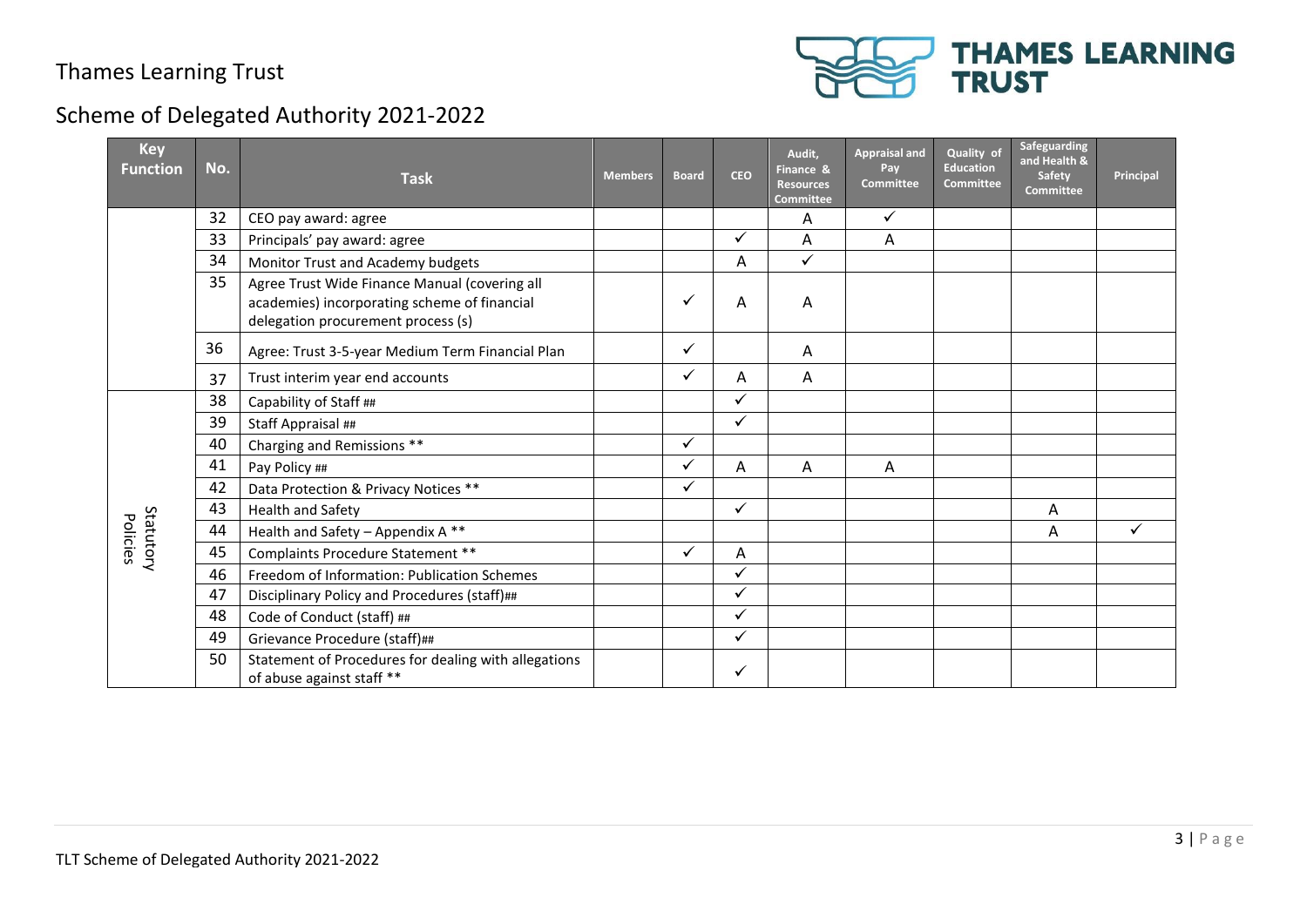

| <b>Key</b><br><b>Function</b> | No. | <b>Task</b>                                                                    | <b>Members</b> | <b>Board</b> | <b>CEO</b>   | Audit,<br>Finance &<br><b>Resources</b><br><b>Committee</b> | <b>Appraisal and</b><br>Pay<br><b>Committee</b> | Quality of<br><b>Education</b><br><b>Committee</b> | Safeguarding<br>and Health &<br><b>Safety</b><br><b>Committee</b> | Principal |
|-------------------------------|-----|--------------------------------------------------------------------------------|----------------|--------------|--------------|-------------------------------------------------------------|-------------------------------------------------|----------------------------------------------------|-------------------------------------------------------------------|-----------|
|                               | 51  | Academy Behaviour **                                                           |                |              |              |                                                             |                                                 |                                                    |                                                                   | ✓         |
|                               | 52  | Sex and Relationship Education **                                              |                |              |              |                                                             |                                                 | $\checkmark$                                       |                                                                   | Α         |
|                               | 53  | Special Education Needs and Disability Policy and SEN<br>Information Report ** |                |              |              |                                                             |                                                 | ✓                                                  |                                                                   |           |
|                               | 54  | Acceptance of gifts, hospitality, awards, prizes or<br>benefits **             |                |              |              | ✓                                                           |                                                 |                                                    |                                                                   |           |
|                               | 55  | <b>Admissions Arrangements</b>                                                 |                | ✓            |              |                                                             |                                                 |                                                    |                                                                   |           |
|                               | 56  | Accessibility Plan **                                                          |                |              | $\checkmark$ |                                                             |                                                 |                                                    |                                                                   |           |
|                               | 57  | Equality Information and Objectives statement **                               |                |              |              |                                                             |                                                 |                                                    |                                                                   | ✓         |
| Policies                      | 58  | Child Protection Policy **                                                     |                |              |              |                                                             |                                                 |                                                    | $\checkmark$                                                      |           |
|                               | 59  | Supporting Pupils with Medical conditions **                                   |                |              |              |                                                             |                                                 |                                                    | ✓                                                                 |           |
|                               | 60  | Careers Guidance and Provider Access Statement **                              |                |              |              |                                                             |                                                 |                                                    |                                                                   | ✓         |
|                               | 61  | EYFS **                                                                        |                |              |              |                                                             |                                                 |                                                    |                                                                   | ✓         |
|                               | 62  | First Aid **                                                                   |                |              | ✓            |                                                             |                                                 |                                                    |                                                                   |           |
|                               | 63  | School Exclusion **                                                            |                |              | ✓            |                                                             |                                                 |                                                    |                                                                   |           |
|                               | 64  | Children with health needs who cannot attend school<br>$***$                   |                |              |              |                                                             |                                                 |                                                    | ✓                                                                 |           |
|                               | 65  | Newly Qualified Teachers [NQTs]**                                              |                |              |              |                                                             | ✓                                               |                                                    |                                                                   |           |
|                               | 66  | Protection of biometric information of children in<br>schools and colleges**   |                |              |              |                                                             |                                                 | $\checkmark$                                       |                                                                   |           |
|                               | 67  | Designated teacher for looked-after and previously<br>looked-after children**  |                |              |              |                                                             |                                                 |                                                    | $\checkmark$                                                      |           |
|                               | 68  | Whistle-blowing procedures **                                                  |                | Α            | ✓            |                                                             |                                                 |                                                    |                                                                   |           |
|                               | 69  | <b>Other Non-Statutory Policies</b>                                            |                |              | Α            |                                                             |                                                 |                                                    |                                                                   |           |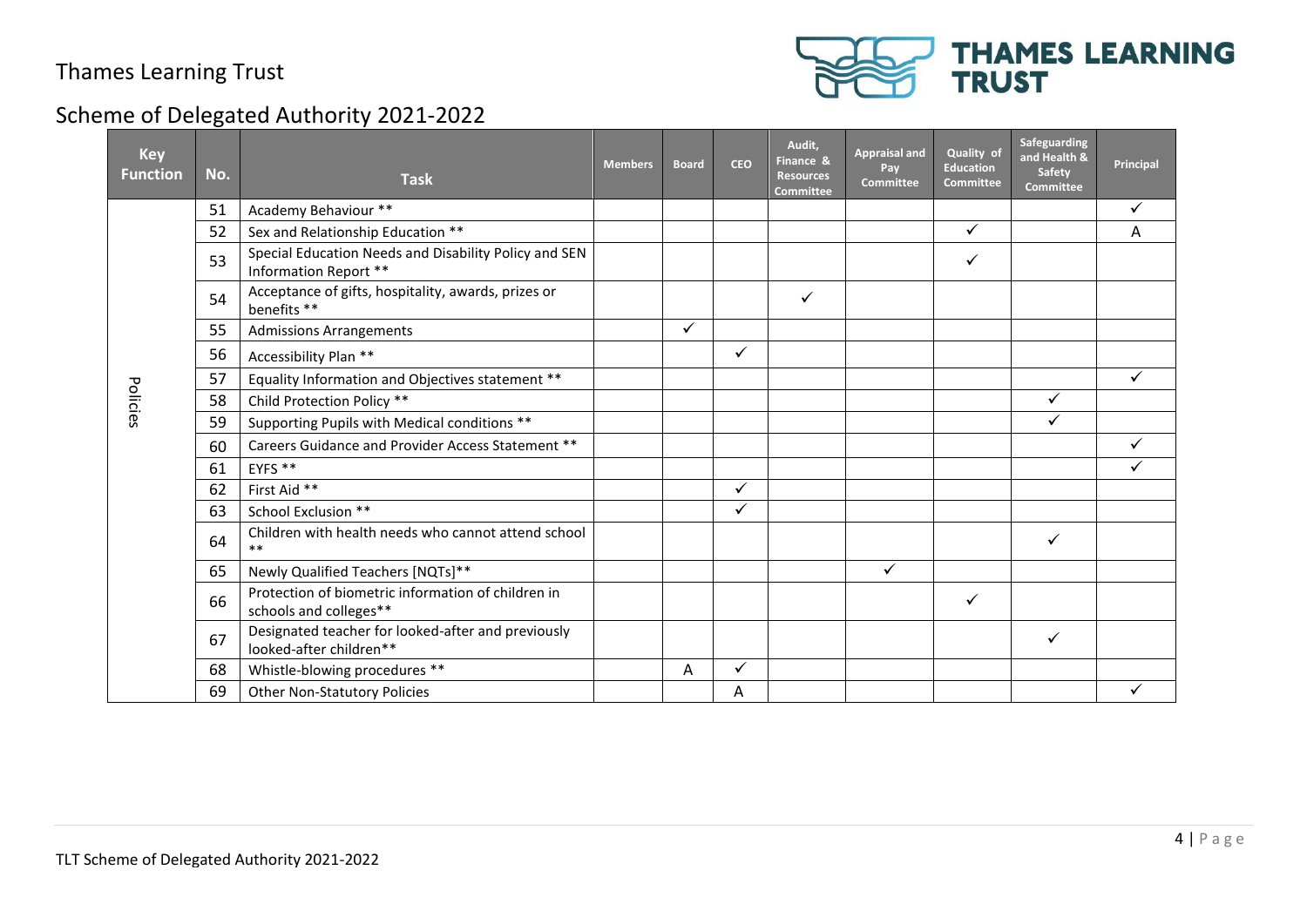

| 70 | Academy Principal appointments                                                        |              | ✓            | A |   | A |   |
|----|---------------------------------------------------------------------------------------|--------------|--------------|---|---|---|---|
| 71 | Other Academy senior appointments                                                     |              | Α            |   |   |   |   |
| 72 | Recruitment of approved staff vacancies                                               |              |              |   |   |   |   |
| 73 | Appointment of TLT 'Executive Team' staff                                             |              | $\checkmark$ |   |   |   |   |
| 74 | Approve changes to academy staffing structure<br>(within agreed annual budget)        |              | $\checkmark$ | A |   |   | A |
| 75 | Approve changes to TLT 'Executive Team' staffing<br>structure including recruitment   | ✓            | A            | A |   |   |   |
| 76 | Suspend the CEO (Chair of the Board)                                                  | $\checkmark$ |              |   |   |   |   |
| 77 | End the suspension of the CEO                                                         | ✓            |              |   |   |   |   |
| 78 | Dismiss the CEO                                                                       | $\checkmark$ |              |   |   |   |   |
| 79 | Suspend an Academy Principal                                                          |              | ✓            |   |   |   |   |
| 80 | End the suspension of an Academy Principal                                            |              | ✓            |   |   |   |   |
| 81 | Dismiss an Academy Principal                                                          | A            | $\checkmark$ |   |   |   |   |
| 82 | Suspend a member of the TLT 'Executive Team'                                          |              | ✓            |   |   |   |   |
| 83 | Ending suspension of a member of the TLT<br>'Executive Team                           |              | ✓            |   |   |   |   |
| 84 | Dismissal of TLT 'Executive Team' staff                                               |              | $\checkmark$ |   |   |   |   |
| 85 | Performance review of all academy staff below (but<br>not including) the Principal    |              |              |   |   |   | ✓ |
| 86 | Suspension of all academy staff below (but not<br>including) the Principal            |              | A            |   |   |   |   |
| 87 | Ending the suspension of all academy staff below<br>(but not including) the Principal |              | A            |   |   |   |   |
| 88 | Dismissal of all academy staff below (but not<br>including) the Principal             |              | Α            |   |   |   |   |
| 89 | Dismissal payments criteria as prescribed by ESFA -<br><b>Financial Handbook</b>      | ✓            | A            |   | A |   |   |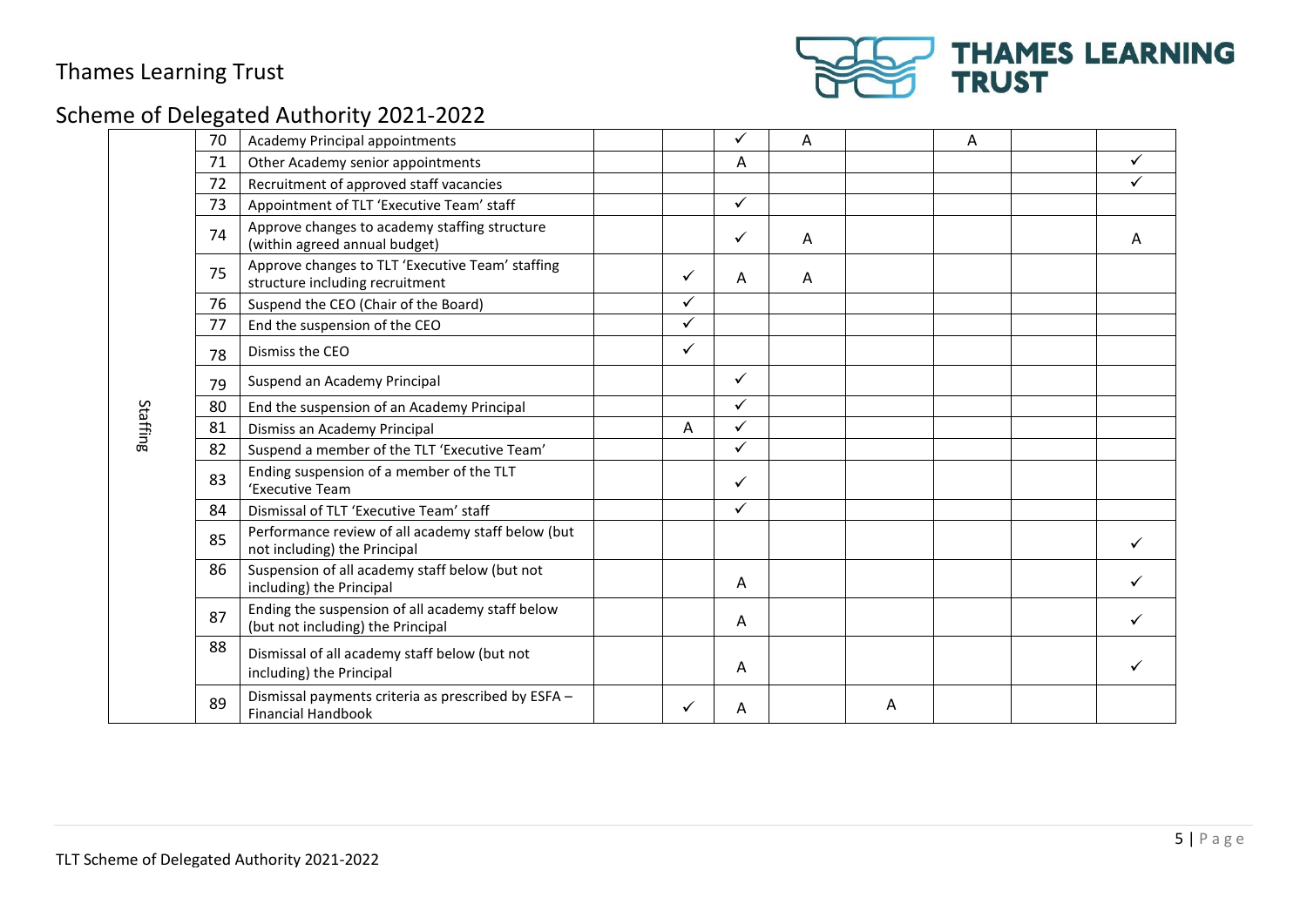

| <b>Key</b><br><b>Function</b> | No. | <b>Task</b>                                                                      | <b>Members</b> | <b>Board</b> | <b>CEO</b>   | Audit,<br><b>Finance &amp;</b><br><b>Resources</b><br><b>Committee</b> | <b>Appraisal and</b><br>Pay<br><b>Committee</b> | Quality of<br><b>Education</b><br><b>Committee</b> | Safeguarding<br>and Health &<br>Safety<br><b>Committee</b> | Principal |
|-------------------------------|-----|----------------------------------------------------------------------------------|----------------|--------------|--------------|------------------------------------------------------------------------|-------------------------------------------------|----------------------------------------------------|------------------------------------------------------------|-----------|
|                               | 90  | Approve Trust strategic plan                                                     |                | ✓            | A            |                                                                        |                                                 |                                                    |                                                            |           |
|                               | 91  | Review progress against Trust strategic plan                                     |                | $\checkmark$ | А            | A                                                                      | A                                               | Α                                                  | A                                                          |           |
| Quality of Education          | 92  | Approve Academy Improvement Plan                                                 |                |              | $\checkmark$ |                                                                        |                                                 | A                                                  |                                                            | Α         |
|                               | 93  | Review progress against Academy Improvement Plan                                 |                |              | $\checkmark$ |                                                                        |                                                 | Α                                                  |                                                            | A         |
|                               | 94  | Academic performance targets                                                     |                |              | $\checkmark$ |                                                                        |                                                 | A                                                  |                                                            | Α         |
|                               | 95  | Monitor implementation of pupil behaviour policies                               |                |              |              |                                                                        |                                                 |                                                    | ✓                                                          | A         |
|                               | 96  | Monitor issues with each academy's implementation<br>of pupil behaviour policies |                |              | $\checkmark$ |                                                                        |                                                 |                                                    |                                                            | Α         |
| Discipline                    | 97  | Exclude a pupil for more than 15 days                                            |                |              | A            |                                                                        |                                                 |                                                    |                                                            |           |
|                               | 98  | Exclude a pupil permanently                                                      |                |              | $\checkmark$ |                                                                        |                                                 |                                                    | Α                                                          | Α         |
|                               | 99  | Hearing for a permanent exclusion                                                |                |              |              |                                                                        |                                                 |                                                    | ✓                                                          | A         |
|                               | 100 | Direct reinstatement of excluded pupils                                          |                |              |              |                                                                        |                                                 | ✓                                                  |                                                            | A         |
|                               | 101 | Consult on admissions policy                                                     |                |              | $\checkmark$ |                                                                        |                                                 | A                                                  |                                                            | A         |
| Admissions                    | 102 | Agree admissions policy                                                          |                | ✓            | A            |                                                                        |                                                 | A                                                  |                                                            | A         |
|                               | 103 | Agree PAN annually                                                               |                | ✓            | Α            | A                                                                      |                                                 |                                                    |                                                            | A         |
|                               | 104 | Admissions appeals                                                               |                |              |              |                                                                        |                                                 |                                                    |                                                            |           |